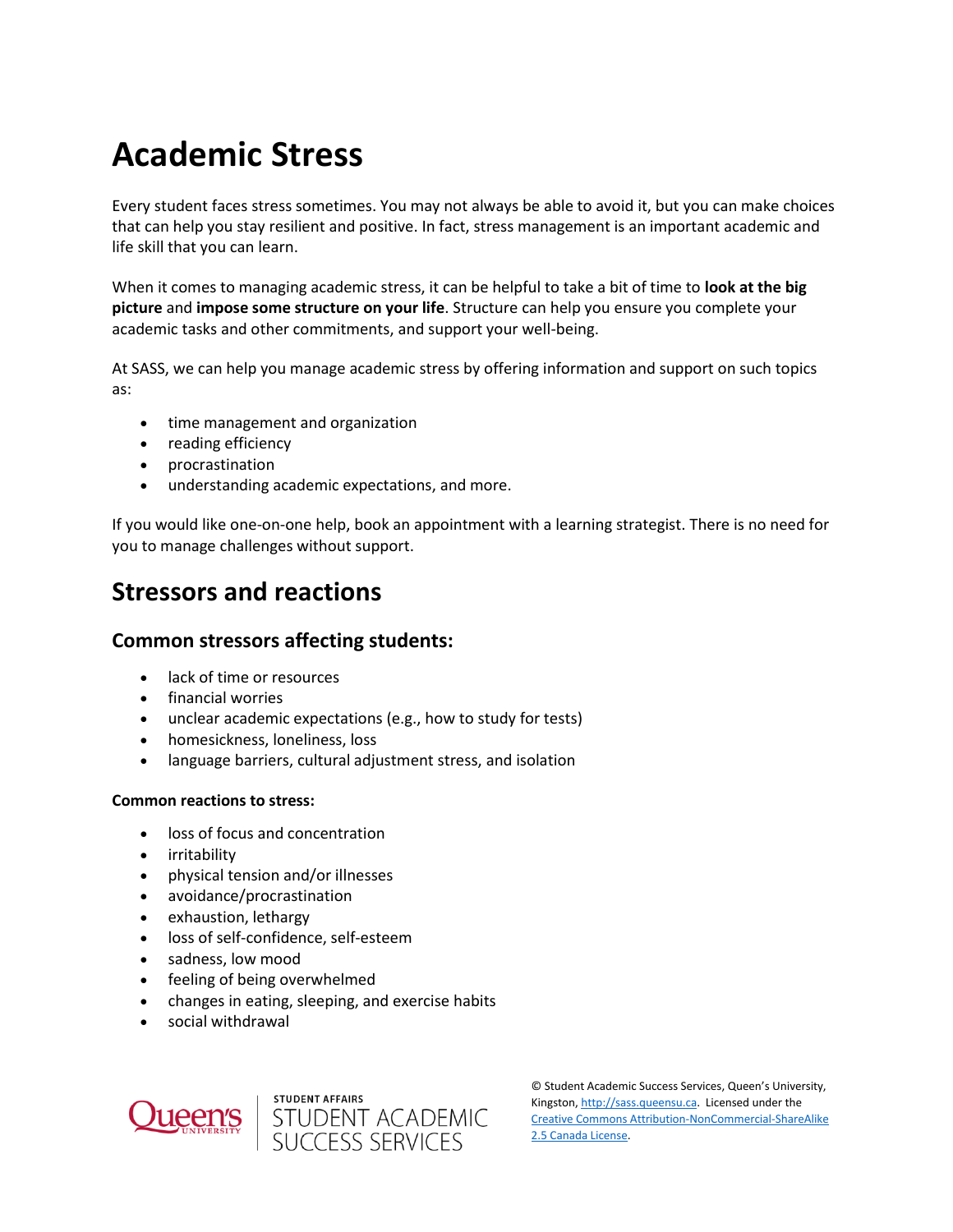# **Adopt a helpful mindset**

#### **Take stock**

- Identify your sources of distress.
- Determine which sources of stress may be under own control, and which aren't. Focus on the things you can change.
- For stressors that you have some control over, **ask**:
	- o What do I need to handle this problem? (information, help, time, a skill, etc.)
	- o Where can I get what I need? (library, TA, professor, SASS, classmate, etc.)
	- o When will I take care of this?
- Reflect on what you have done previously to help you cope in similar situations. What resources listed in this section of our website might help you?

#### **Change your mindset**

- It can help to remember that **how we perceive situations** is an important factor in our stress levels.
- Ask yourself, "What's the worst that can happen? Is it likely?"
- Keep things in perspective.
- Determine the most important thing to do right now and start with that.
- Believe in your ability to figure things out and do your best under the circumstances.

#### **Resources for a helpful mindset**

- **[Student Wellness Services](http://queensu.ca/studentwellness/)** offers stress-related **[workbooks](https://www.queensu.ca/studentwellness/supports-resources#work-book)**, support groups, and appointments.
- It's common for students to doubt themselves; there's even a term for it: "impostor syndrome." Take a look at our **[information on a growth mindset](https://wp3-dev.its.queensu.ca/ha/sasswww/resources/perfectionism)** if you are feeling doubt in your academic abilities, or book an appointment with a learning strategist or a counsellor.

# **Prioritize and plan**

#### **Add structure**

- Make a task list; make it as complete as possible.
- Break large tasks into small, specific ones (try **[our assignment planner](https://wp3-dev.its.queensu.ca/ha/sasswww/assignments)**).
- Prioritize each item on the task list. Consider factors like due dates, how many marks something is worth, its difficulty level, personal priorities, etc.
- For each task list item, estimate how much time it might take.
- Make a **[schedule](http://sass.queensu.ca/wp-content/uploads/2019/02/Weekly-Schedule-Template-2019.docx.pdf)** for the week and block off time for items on your task list and for relaxation and sleep.
- Reduce, postpone or eliminate your optional responsibilities.

#### **Anticipate stressful events and plan ahead**

Set priorities and deadlines to reach your targets; try our **[term calendar](https://sass.queensu.ca/wp-content/uploads/2019/02/Term-Calendar-Template-2019.pdf)**.





© Student Academic Success Services, Queen's University, Kingston[, http://sass.queensu.ca.](http://sass.queensu.ca/) Licensed under the [Creative Commons Attribution-NonCommercial-ShareAlike](http://creativecommons.org/licenses/by-nc-sa/2.5/ca/)  [2.5 Canada License.](http://creativecommons.org/licenses/by-nc-sa/2.5/ca/)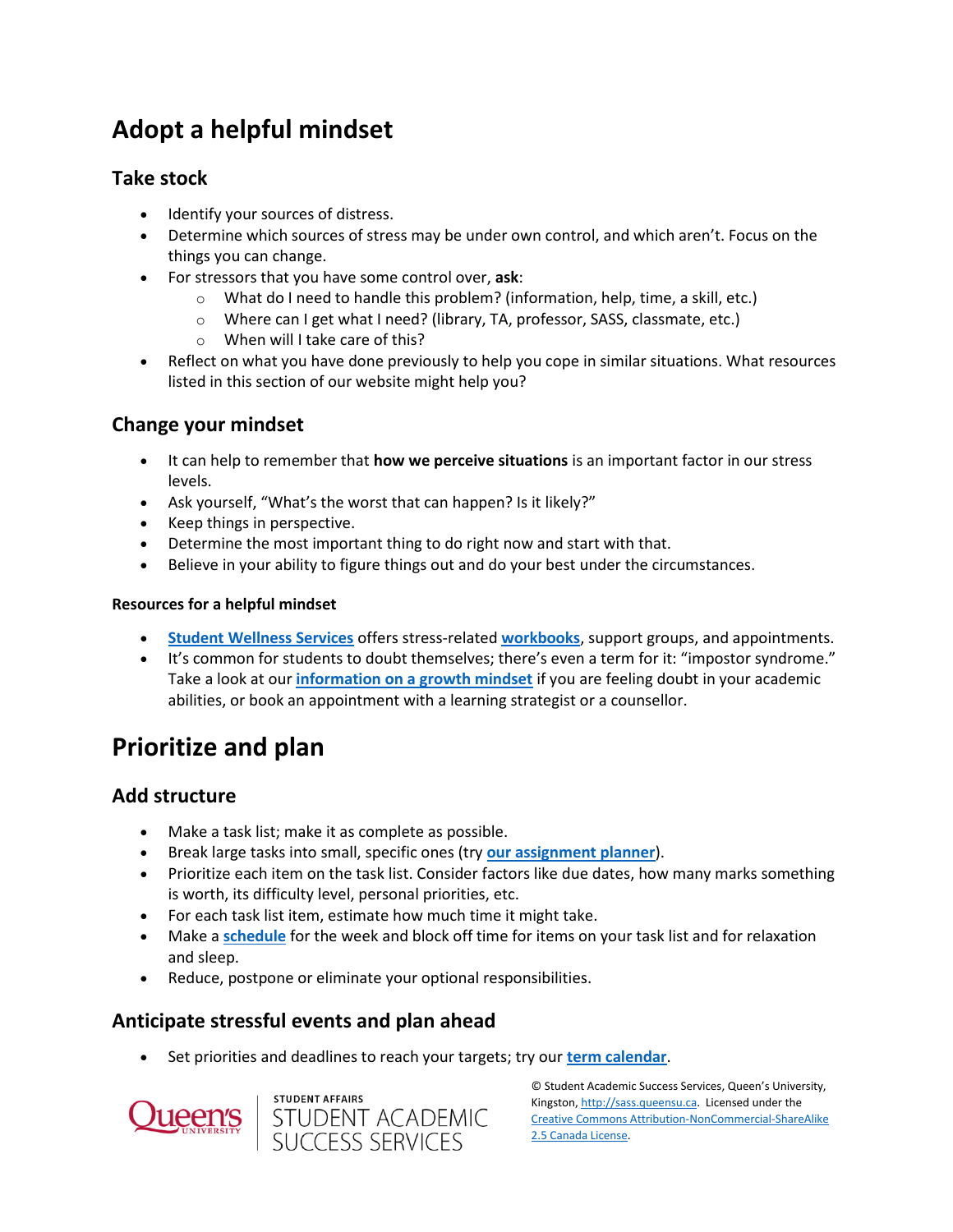- Block off extra time for unexpected events or to catch up.
- Use our **[end of term planning chart](chrome-extension://efaidnbmnnnibpcajpcglclefindmkaj/viewer.html?pdfurl=http%3A%2F%2Fsass.queensu.ca%2Fwp-content%2Fuploads%2F2019%2F05%2FEnd-of-term-planning-chart-2019.pdf&clen=265566&chunk=true)** to get a handle on multiple tasks with close deadlines.
- See our resources on **[test anxiety](https://wp3-dev.its.queensu.ca/ha/sasswww/resources/managing-test-anxiety)** and on **[presenting with confidence](https://wp3-dev.its.queensu.ca/ha/sasswww/resources/presentation-skills)**.

## **Make a change**

#### **Change your behaviour**

- Acknowledge your accomplishments every day.
- Promote your health: eat well, sleep enough, exercise appropriately.
- Break big tasks into smaller, more manageable steps.
- Make room for some fun!

#### **Change your situation**

- Reduce distractions.
- Study somewhere else.
- Go to sleep earlier at night.
- Review your course or program with your prof, an academic advisor, or a career counsellor.

#### **Bust your stress**

- Try relaxation techniques, yoga, or T'ai Chi, or go for a walk or a run. Watch a comedy. Talk to a loved one.
- Do what you know works for **you**: use your own healthy stress-relieving activities.

#### **Get help**

 Make an appointment with a **[counsellor at Student Wellness Services](http://www.queensu.ca/studentwellness/counselling-services)** or with a **[learning](https://wp3-dev.its.queensu.ca/ha/sasswww/academic-support/appointments)  [strategies advisor at SASS](https://wp3-dev.its.queensu.ca/ha/sasswww/academic-support/appointments)**.

## **Resources at Queen's**

Queen's offers a wide range of support for students who are managing stress. (You may like to look into getting support from more than one of these resources because stress can have a few different sources.)

- **[Student Wellness Services](http://www.queensu.ca/studentwellness/home)**: SWS can help with sleep, nutrition, counselling, physician appointments, etc.
- **[School of Graduate Studies](https://www.queensu.ca/sgs/home)**: Check out SGS resources for **[newly admitted graduate students](https://www.queensu.ca/sgs/current-students)** as well as the **[Habitat](https://www.queensu.ca/sgs/current-students/sgs-habitat)** resources for living well and staying well in graduate school.
- **[Faith and Spiritual Life](https://www.queensu.ca/faith-and-spiritual-life/home)**: The Faith and Spiritual Life office provides confidential counselling, ceremonial services, interfaith community development and spiritual support to students, faculty, and staff on campus.
- **[Four Directions Indigenous Student Centre](https://www.queensu.ca/fourdirections/home)**: 4D strives to be a home away from home for Indigenous students and a site of information and support for the broader Queen's community.





© Student Academic Success Services, Queen's University, Kingston[, http://sass.queensu.ca.](http://sass.queensu.ca/) Licensed under the [Creative Commons Attribution-NonCommercial-ShareAlike](http://creativecommons.org/licenses/by-nc-sa/2.5/ca/)  [2.5 Canada License.](http://creativecommons.org/licenses/by-nc-sa/2.5/ca/)